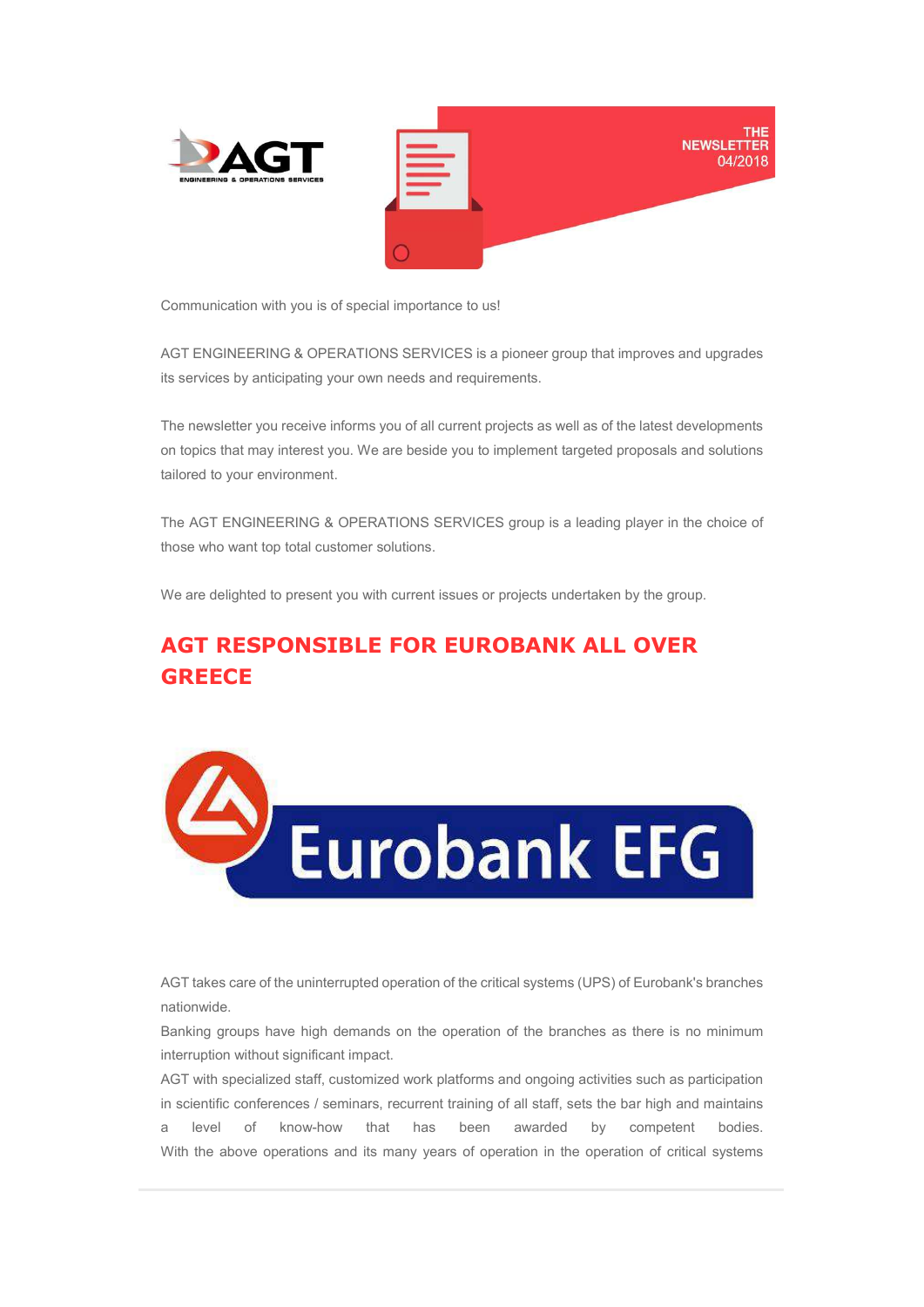through collaborations with banking groups and other similar organizations, it also achieves a smooth flow without the slightest interruption with highly expertised staff stationed throughout the country supervised by the regional sectors .

## WE SUPPORT 3RD FMDAY 2018



Facility Management Association representing the Greek companies for Integrated Facility Management (Hellenic Facility Management Association-HFMA) of which we are founding members, organizes the 3rd FMDAY 2018.

A conference with recognized speakers and a rich subject that we will continue to provide, continuing our active support to the scientific communities and industry associations that are consistent with our core pillars, continuous development and high level of know-how. More information about the conference you can see here.

## AGT GROUP BC "SCORES "



AGT Group, always showing the utmost interest in culture and sports, has formed the AGT Group BC consisting of the personnel that manages the region of Thessaloniki.

With many years presence in the championship of ASET. (Athletic Association of Thessaloniki Workers) and many distinctions in its history continues this year, with its successes succeeding each other, already blocking its position in the Final Four.

The hard work and strenuousness both on and off the road make us proud that these athletes are part of the AGT family and are governed by these features shared by all of the Group's staff.